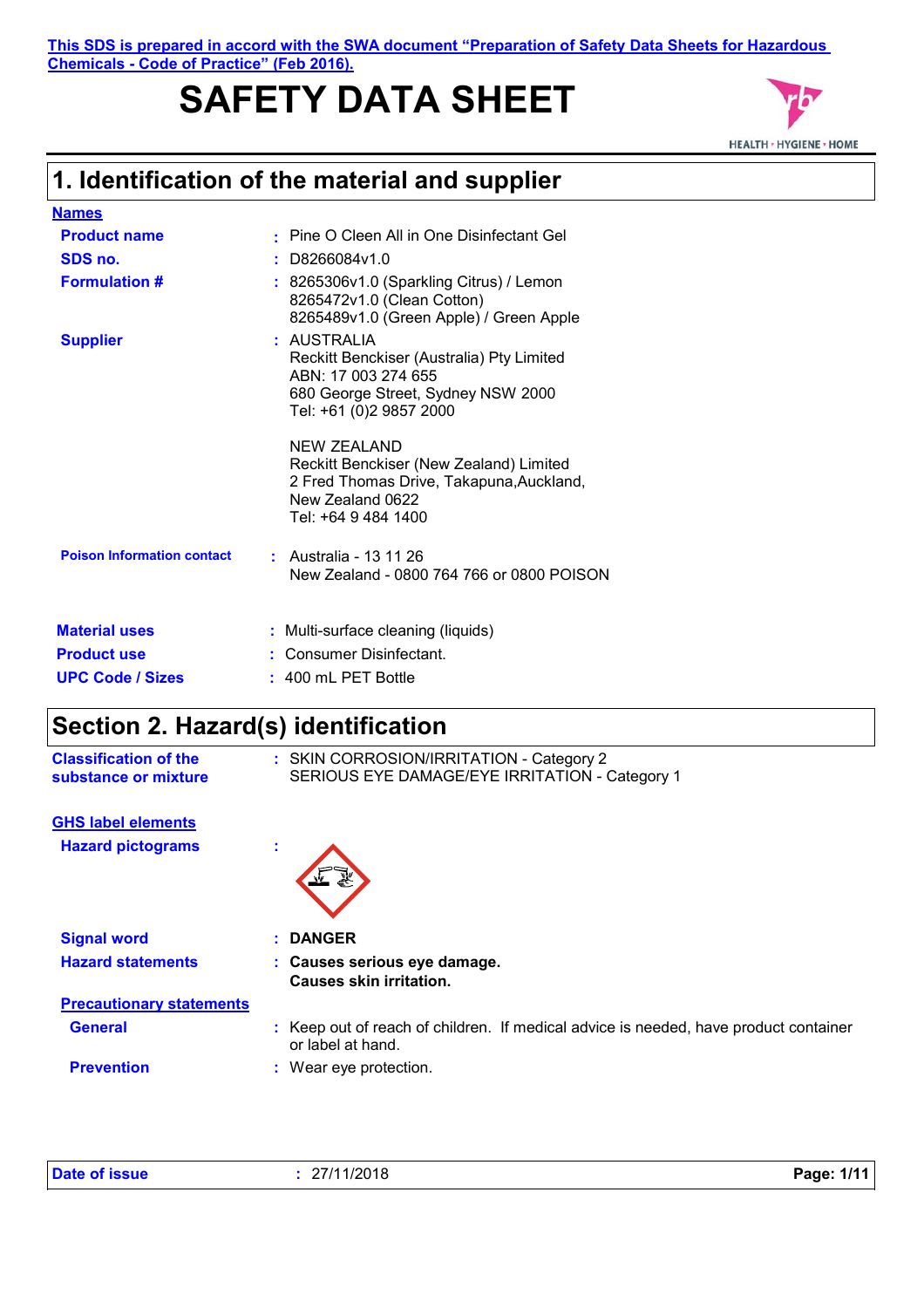### **Section 2. Hazard(s) identification**

| <b>Response</b>                       | : IF IN EYES: Rinse cautiously with water for several minutes. Remove contact<br>lenses, if present and easy to do. Continue rinsing.<br>IF ON SKIN: Wash with plenty of soap and water.<br>If skin irritation occurs: Get medical advice / attention. |
|---------------------------------------|--------------------------------------------------------------------------------------------------------------------------------------------------------------------------------------------------------------------------------------------------------|
| <b>Storage</b>                        | : Not applicable.                                                                                                                                                                                                                                      |
| <b>Disposal</b>                       | : Not applicable.                                                                                                                                                                                                                                      |
| <b>Supplemental label</b><br>elements | : Benzalkonium Chloride<br>Dicapryl/Dicaprylyl Dimonium Chloride                                                                                                                                                                                       |
|                                       | <b>Ingredient Declaration:</b><br>Per 100g contains 1.18g Benzalkonium Chloride<br>Per 100g contains 1.29g Dicapryl/Dicaprylyl Dimonium Chloride<br>Contains less than 5% Nonionic surfactants<br>Disinfectant<br>Perfume                              |
|                                       | #8265489: Contains Limonene<br>#8265472: Contains Hexyl Cinnamic Aldehyde, Linalool Citronellol<br>#8265306: Citral, Citronellol, Hexyl Cinnamal                                                                                                       |

#### **Other hazards which do not :** None known. **result in classification**

### **Section 3. Composition and ingredient information**

| <b>Substance/mixture</b> | Mixt |
|--------------------------|------|
|                          |      |

|  | <b>Mixture</b> |
|--|----------------|
|--|----------------|

| <b>Ingredient name</b>                                               | $\%$ (w/w) | <b>CAS number</b> |
|----------------------------------------------------------------------|------------|-------------------|
| Alcohols, C12-14, ethoxylated                                        | צ≥         | 68439-50-9        |
| $Poly(oxy-1, 2-ethanediyl), \alpha-(2-propylheptyl)-\omega-hydroxy-$ | ו≥ ≥       | 160875-66-1       |
| quaternary ammonium compounds, benzyl-C8-18-alkyldimethyl, chlorides | 3≥ ا       | 68424-85-1        |
| Didecyldimethylammonium chloride                                     | <1         | 7173-51-5         |
| Dimethyldioctylammonium chloride                                     | <1         | 5538-94-3         |
| Quarternium-24                                                       | <1         | 532426-11-2       |

#### **Other Non-hazardous ingredients to 100%**

**Occupational exposure limits, if available, are listed in Section 8.**

### **Section 4. First aid measures**

|                    | <b>Description of necessary first aid measures</b>                                                                                                                                                                                                                                                                                                                                                                                                                                                                                                                                                                                                                                                              |           |
|--------------------|-----------------------------------------------------------------------------------------------------------------------------------------------------------------------------------------------------------------------------------------------------------------------------------------------------------------------------------------------------------------------------------------------------------------------------------------------------------------------------------------------------------------------------------------------------------------------------------------------------------------------------------------------------------------------------------------------------------------|-----------|
| <b>Eye contact</b> | : Get medical attention immediately. Call a poison center or physician. Immediately<br>flush eyes with plenty of water, occasionally lifting the upper and lower eyelids.<br>Check for and remove any contact lenses. Continue to rinse for at least 10 minutes.<br>Chemical burns must be treated promptly by a physician.                                                                                                                                                                                                                                                                                                                                                                                     |           |
| <b>Inhalation</b>  | : Get medical attention immediately. Call a poison center or physician. Remove<br>victim to fresh air and keep at rest in a position comfortable for breathing. If it is<br>suspected that fumes are still present, the rescuer should wear an appropriate mask<br>or self-contained breathing apparatus. If not breathing, if breathing is irregular or if<br>respiratory arrest occurs, provide artificial respiration or oxygen by trained personnel.<br>It may be dangerous to the person providing aid to give mouth-to-mouth<br>resuscitation. If unconscious, place in recovery position and get medical attention<br>immediately. Maintain an open airway. Loosen tight clothing such as a collar, tie, |           |
| Date of issue      | : 27/11/2018                                                                                                                                                                                                                                                                                                                                                                                                                                                                                                                                                                                                                                                                                                    | Page: 2/1 |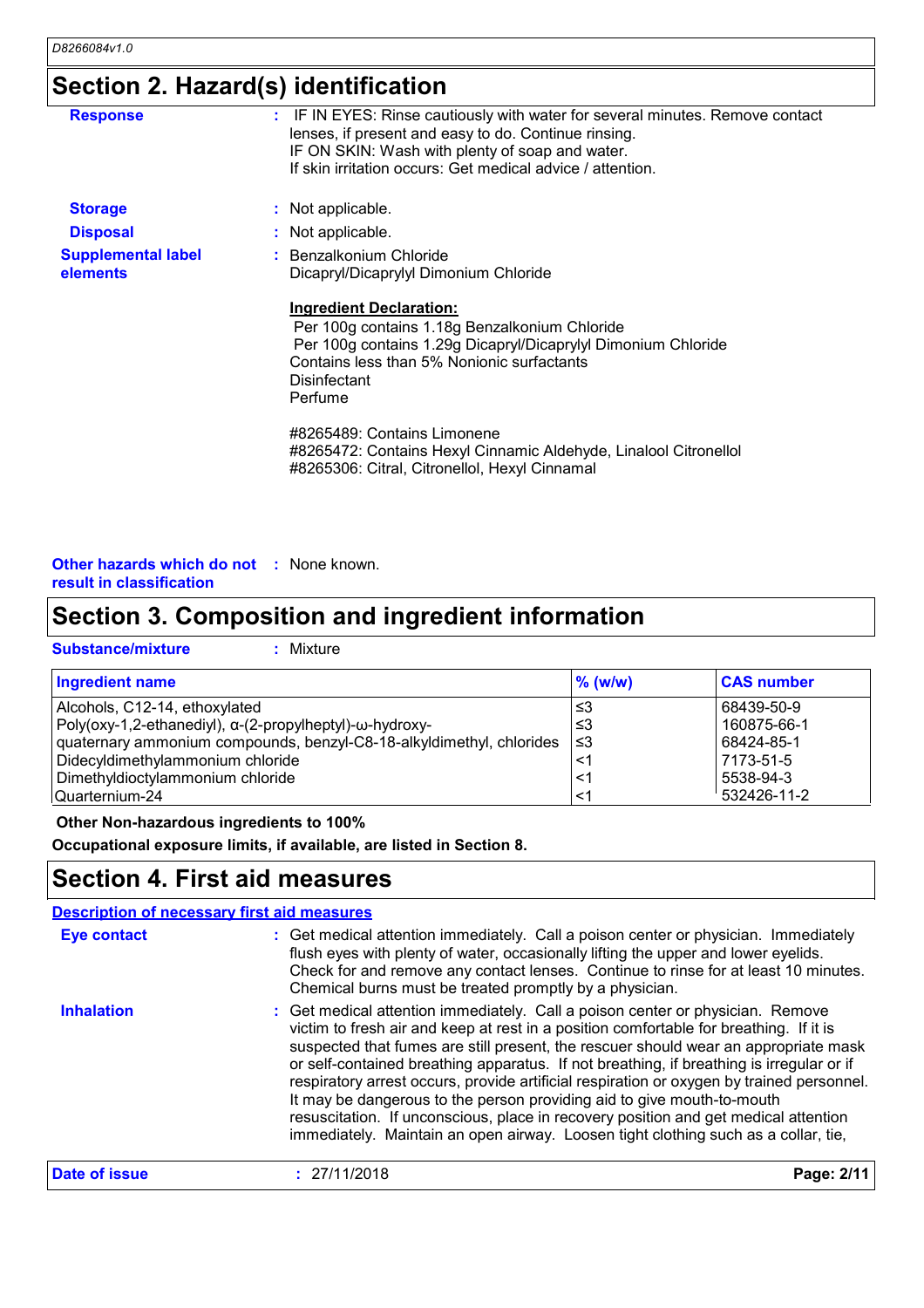### **Section 4. First aid measures**

|                     | belt or waistband.                                                                                                                                                                                                                                                                                                                                                                                                                                                                                                                                                                                                                                                                                                                                                                                                                                                                     |
|---------------------|----------------------------------------------------------------------------------------------------------------------------------------------------------------------------------------------------------------------------------------------------------------------------------------------------------------------------------------------------------------------------------------------------------------------------------------------------------------------------------------------------------------------------------------------------------------------------------------------------------------------------------------------------------------------------------------------------------------------------------------------------------------------------------------------------------------------------------------------------------------------------------------|
| <b>Skin contact</b> | : Get medical attention immediately. Call a poison center or physician. Flush<br>contaminated skin with plenty of water. Remove contaminated clothing and shoes.<br>Wash contaminated clothing thoroughly with water before removing it, or wear<br>gloves. Continue to rinse for at least 10 minutes. Chemical burns must be treated<br>promptly by a physician. Wash clothing before reuse. Clean shoes thoroughly<br>before reuse.                                                                                                                                                                                                                                                                                                                                                                                                                                                  |
| <b>Ingestion</b>    | : Get medical attention immediately. Call a poison center or physician. Wash out<br>mouth with water. Remove dentures if any. Remove victim to fresh air and keep at<br>rest in a position comfortable for breathing. If material has been swallowed and the<br>exposed person is conscious, give small quantities of water to drink. Stop if the<br>exposed person feels sick as vomiting may be dangerous. Do not induce vomiting<br>unless directed to do so by medical personnel. If vomiting occurs, the head should<br>be kept low so that vomit does not enter the lungs. Chemical burns must be treated<br>promptly by a physician. Never give anything by mouth to an unconscious person.<br>If unconscious, place in recovery position and get medical attention immediately.<br>Maintain an open airway. Loosen tight clothing such as a collar, tie, belt or<br>waistband. |

#### **Most important symptoms/effects, acute and delayed**

| <b>Potential acute health effects</b> |                                                                                                                                |
|---------------------------------------|--------------------------------------------------------------------------------------------------------------------------------|
| <b>Eye contact</b>                    | : Causes serious eye damage.                                                                                                   |
| <b>Inhalation</b>                     | : No known significant effects or critical hazards.                                                                            |
| <b>Skin contact</b>                   | : Causes skin irritation.                                                                                                      |
| <b>Ingestion</b>                      | : No known significant effects or critical hazards.                                                                            |
| <b>Over-exposure signs/symptoms</b>   |                                                                                                                                |
| <b>Eye contact</b>                    | : Adverse symptoms may include the following:<br>pain<br>watering<br>redness                                                   |
| <b>Inhalation</b>                     | : No specific data.                                                                                                            |
| <b>Skin contact</b>                   | Adverse symptoms may include the following:<br>pain or irritation<br>redness<br>blistering may occur                           |
| <b>Ingestion</b>                      | No specific data.                                                                                                              |
|                                       | <b>Indication of immediate medical attention and special treatment needed, if necessary</b>                                    |
| <b>Notes to physician</b>             | : Treat symptomatically. Contact poison treatment specialist immediately if large<br>quantities have been ingested or inhaled. |
| <b>Specific treatments</b>            | : No specific treatment.                                                                                                       |

**Protection of first-aiders :** No action shall be taken involving any personal risk or without suitable training. If it is suspected that fumes are still present, the rescuer should wear an appropriate mask or self-contained breathing apparatus. It may be dangerous to the person providing aid to give mouth-to-mouth resuscitation. Wash contaminated clothing thoroughly with water before removing it, or wear gloves.

**See toxicological information (Section 11)**

| Date of issue | : 27/11/2018 | Page: 3/11 |
|---------------|--------------|------------|
|               |              |            |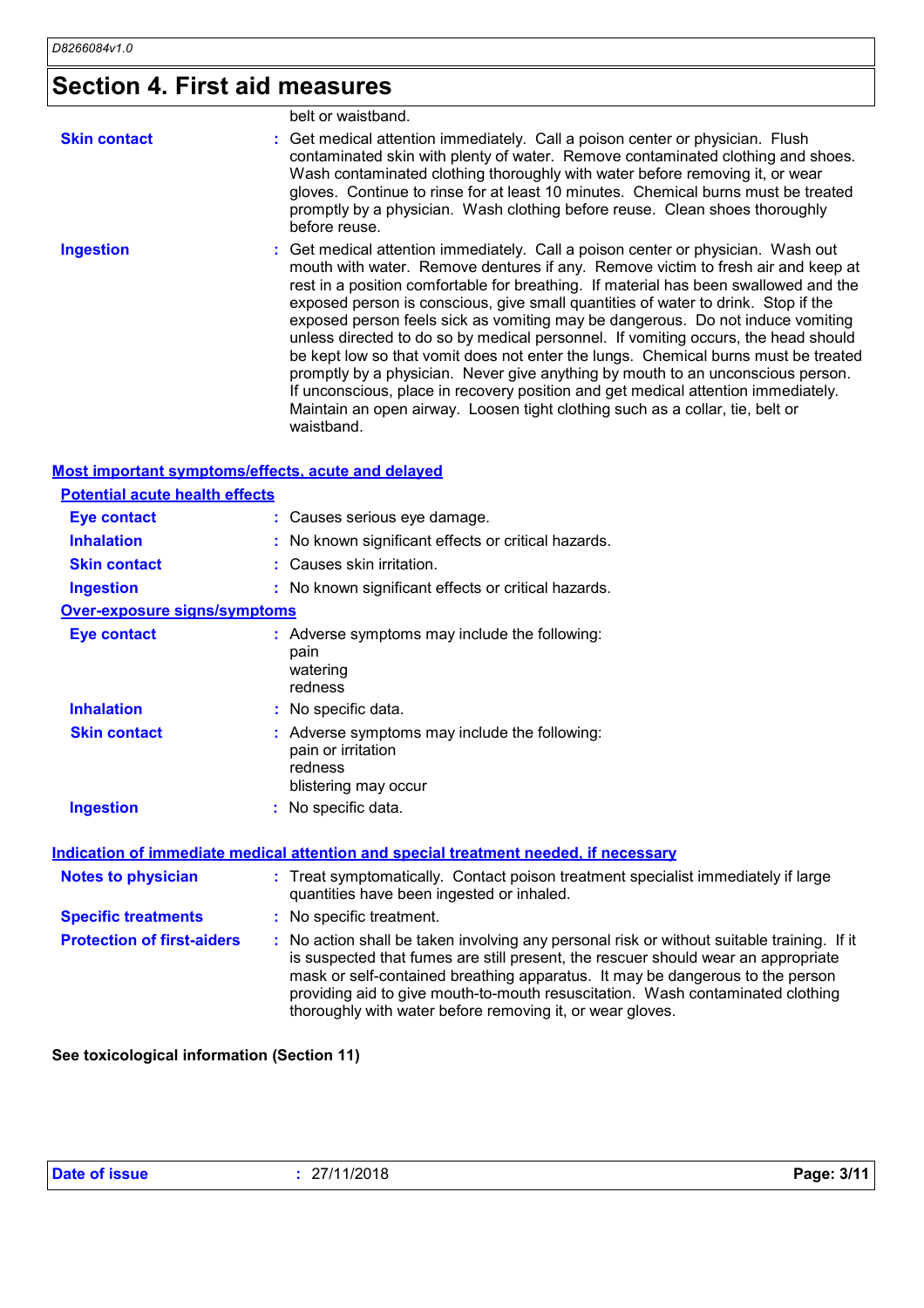### **Section 5. Firefighting measures**

| <b>Extinguishing media</b>                               |                                                                                                                                                                                                     |
|----------------------------------------------------------|-----------------------------------------------------------------------------------------------------------------------------------------------------------------------------------------------------|
| <b>Suitable extinguishing</b><br>media                   | : Use an extinguishing agent suitable for the surrounding fire.                                                                                                                                     |
| <b>Unsuitable extinguishing</b><br>media                 | : None known.                                                                                                                                                                                       |
| <b>Specific hazards arising</b><br>from the chemical     | : In a fire, hazardous decomposition products may be produced.                                                                                                                                      |
| <b>Hazardous thermal</b><br>decomposition products       | : Decomposition products may include the following materials:<br>carbon dioxide<br>carbon monoxide                                                                                                  |
| <b>Special protective actions</b><br>for fire-fighters   | : Promptly isolate the scene by removing all persons from the vicinity of the incident if<br>there is a fire. No action shall be taken involving any personal risk or without<br>suitable training. |
| <b>Special protective</b><br>equipment for fire-fighters | : Fire-fighters should wear appropriate protective equipment and self-contained<br>breathing apparatus (SCBA) with a full face-piece operated in positive pressure<br>mode.                         |

### **Section 6. Accidental release measures**

|                                                             | <b>Personal precautions, protective equipment and emergency procedures</b>                                                                                                                                                                                                                                                                                                                                                                                                                                                                                                                                                                                                                                        |
|-------------------------------------------------------------|-------------------------------------------------------------------------------------------------------------------------------------------------------------------------------------------------------------------------------------------------------------------------------------------------------------------------------------------------------------------------------------------------------------------------------------------------------------------------------------------------------------------------------------------------------------------------------------------------------------------------------------------------------------------------------------------------------------------|
| For non-emergency<br>personnel                              | : No action shall be taken involving any personal risk or without suitable training.<br>Evacuate surrounding areas. Keep unnecessary and unprotected personnel from<br>entering. Do not touch or walk through spilt material. Do not breathe vapour or mist.<br>Provide adequate ventilation. Wear appropriate respirator when ventilation is<br>inadequate. Put on appropriate personal protective equipment.                                                                                                                                                                                                                                                                                                    |
|                                                             | For emergency responders : If specialised clothing is required to deal with the spillage, take note of any<br>information in Section 8 on suitable and unsuitable materials. See also the<br>information in "For non-emergency personnel".                                                                                                                                                                                                                                                                                                                                                                                                                                                                        |
| <b>Environmental precautions</b>                            | : Avoid dispersal of spilt material and runoff and contact with soil, waterways, drains<br>and sewers. Inform the relevant authorities if the product has caused environmental<br>pollution (sewers, waterways, soil or air).                                                                                                                                                                                                                                                                                                                                                                                                                                                                                     |
| <b>Methods and material for containment and cleaning up</b> |                                                                                                                                                                                                                                                                                                                                                                                                                                                                                                                                                                                                                                                                                                                   |
| <b>Small spill</b>                                          | : Stop leak if without risk. Move containers from spill area. Dilute with water and mop<br>up if water-soluble. Alternatively, or if water-insoluble, absorb with an inert dry<br>material and place in an appropriate waste disposal container. Dispose of via a<br>licensed waste disposal contractor.                                                                                                                                                                                                                                                                                                                                                                                                          |
| <b>Large spill</b>                                          | : Stop leak if without risk. Move containers from spill area. Approach the release<br>from upwind. Prevent entry into sewers, water courses, basements or confined<br>areas. Wash spillages into an effluent treatment plant or proceed as follows.<br>Contain and collect spillage with non-combustible, absorbent material e.g. sand,<br>earth, vermiculite or diatomaceous earth and place in container for disposal<br>according to local regulations (see Section 13). Dispose of via a licensed waste<br>disposal contractor. Contaminated absorbent material may pose the same hazard<br>as the spilt product. Note: see Section 1 for emergency contact information and<br>Section 13 for waste disposal. |

**See Section 1 for emergency contact information.**

**See Section 8 for information on appropriate personal protective equipment. See Section 13 for additional waste treatment information.**

| <b>Date of issue</b> | : 27/11/2018 | Page: 4/11 |
|----------------------|--------------|------------|
|----------------------|--------------|------------|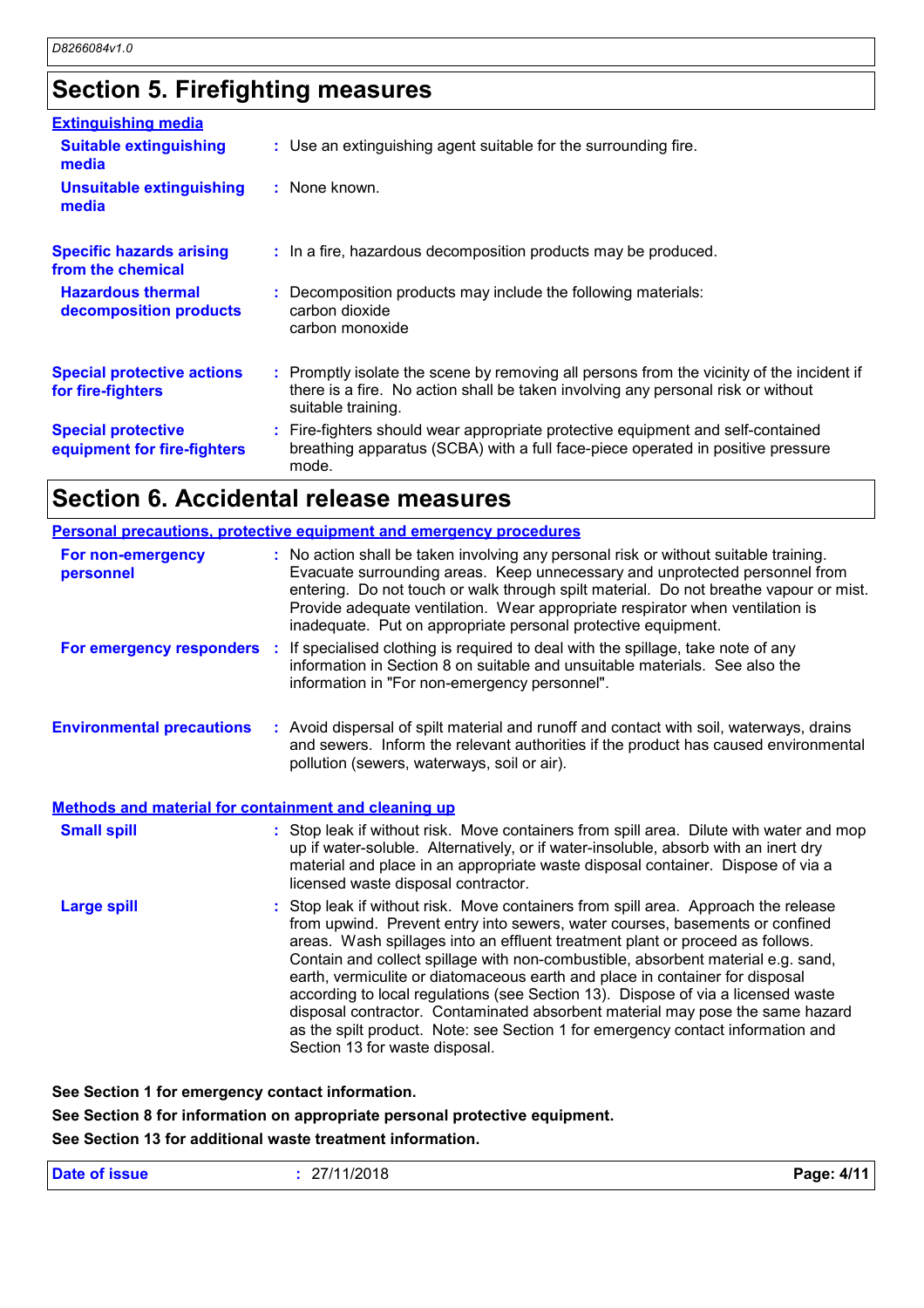### **Section 7. Handling and storage**

| <b>Precautions for safe handling</b>                                             |                                                                                                                                                                                                                                                                                                                                                                                                                                                                                                                                                                                                                  |
|----------------------------------------------------------------------------------|------------------------------------------------------------------------------------------------------------------------------------------------------------------------------------------------------------------------------------------------------------------------------------------------------------------------------------------------------------------------------------------------------------------------------------------------------------------------------------------------------------------------------------------------------------------------------------------------------------------|
| <b>Protective measures</b>                                                       | : Put on appropriate personal protective equipment (see Section 8). Do not get in<br>eyes or on skin or clothing. Do not breathe vapour or mist. Do not ingest. If during<br>normal use the material presents a respiratory hazard, use only with adequate<br>ventilation or wear appropriate respirator. Keep in the original container or an<br>approved alternative made from a compatible material, kept tightly closed when not<br>in use. Empty containers retain product residue and can be hazardous. Do not<br>reuse container.                                                                         |
| <b>Advice on general</b><br>occupational hygiene                                 | : Eating, drinking and smoking should be prohibited in areas where this material is<br>handled, stored and processed. Workers should wash hands and face before<br>eating, drinking and smoking. Remove contaminated clothing and protective<br>equipment before entering eating areas. See also Section 8 for additional<br>information on hygiene measures.                                                                                                                                                                                                                                                    |
| <b>Conditions for safe storage,</b><br>including any<br><i>incompatibilities</i> | Do not store above the following temperature: $30^{\circ}$ C (86 $^{\circ}$ F). Store in accordance<br>with local regulations. Store in original container protected from direct sunlight in a<br>dry, cool and well-ventilated area, away from incompatible materials (see Section 10)<br>and food and drink. Store locked up. Keep container tightly closed and sealed until<br>ready for use. Containers that have been opened must be carefully resealed and<br>kept upright to prevent leakage. Do not store in unlabelled containers. Use<br>appropriate containment to avoid environmental contamination. |

### **Section 8. Exposure controls and personal protection**

| <b>Control parameters</b>                  |                                                                                                                                                                                                                                                                                                                                                                                                                                                             |
|--------------------------------------------|-------------------------------------------------------------------------------------------------------------------------------------------------------------------------------------------------------------------------------------------------------------------------------------------------------------------------------------------------------------------------------------------------------------------------------------------------------------|
| <b>Australia</b>                           |                                                                                                                                                                                                                                                                                                                                                                                                                                                             |
| <b>Occupational exposure limits</b>        |                                                                                                                                                                                                                                                                                                                                                                                                                                                             |
| None.                                      |                                                                                                                                                                                                                                                                                                                                                                                                                                                             |
| <b>New Zealand</b>                         |                                                                                                                                                                                                                                                                                                                                                                                                                                                             |
| <b>Occupational exposure limits</b>        | : No exposure standard allocated.                                                                                                                                                                                                                                                                                                                                                                                                                           |
| <b>Appropriate engineering</b><br>controls | : If user operations generate dust, fumes, gas, vapour or mist, use process<br>enclosures, local exhaust ventilation or other engineering controls to keep worker<br>exposure to airborne contaminants below any recommended or statutory limits.                                                                                                                                                                                                           |
| <b>Environmental exposure</b><br>controls  | : Emissions from ventilation or work process equipment should be checked to ensure<br>they comply with the requirements of environmental protection legislation. In some<br>cases, fume scrubbers, filters or engineering modifications to the process<br>equipment will be necessary to reduce emissions to acceptable levels.                                                                                                                             |
| <b>Individual protection measures</b>      |                                                                                                                                                                                                                                                                                                                                                                                                                                                             |
| <b>Hygiene measures</b>                    | : Wash hands, forearms and face thoroughly after handling chemical products, before<br>eating, smoking and using the lavatory and at the end of the working period.<br>Appropriate techniques should be used to remove potentially contaminated clothing.<br>Wash contaminated clothing before reusing. Ensure that eyewash stations and<br>safety showers are close to the workstation location.                                                           |
| <b>Eye/face protection</b>                 | : Safety eyewear complying with an approved standard should be used when a risk<br>assessment indicates this is necessary to avoid exposure to liquid splashes, mists,<br>gases or dusts. If contact is possible, the following protection should be worn,<br>unless the assessment indicates a higher degree of protection: chemical splash<br>goggles and/or face shield. If inhalation hazards exist, a full-face respirator may be<br>required instead. |
| <b>Skin protection</b>                     |                                                                                                                                                                                                                                                                                                                                                                                                                                                             |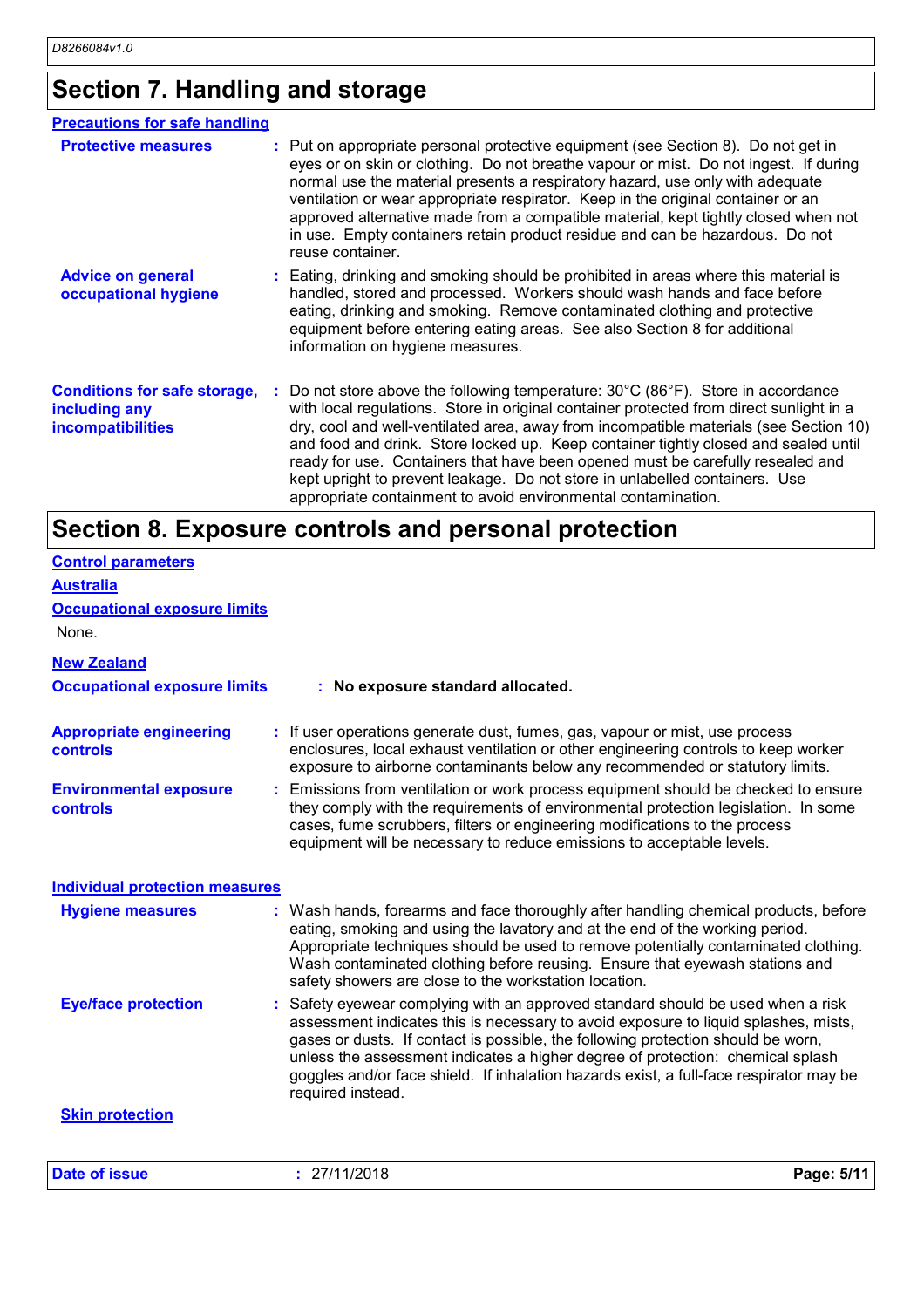### **Section 8. Exposure controls and personal protection**

| <b>Hand protection</b>        | : Chemical-resistant, impervious gloves complying with an approved standard should<br>be worn at all times when handling chemical products if a risk assessment indicates<br>this is necessary. Considering the parameters specified by the glove manufacturer,<br>check during use that the gloves are still retaining their protective properties. It<br>should be noted that the time to breakthrough for any glove material may be<br>different for different glove manufacturers. In the case of mixtures, consisting of<br>several substances, the protection time of the gloves cannot be accurately<br>estimated. |
|-------------------------------|---------------------------------------------------------------------------------------------------------------------------------------------------------------------------------------------------------------------------------------------------------------------------------------------------------------------------------------------------------------------------------------------------------------------------------------------------------------------------------------------------------------------------------------------------------------------------------------------------------------------------|
| <b>Body protection</b>        | : Personal protective equipment for the body should be selected based on the task<br>being performed and the risks involved and should be approved by a specialist<br>before handling this product.                                                                                                                                                                                                                                                                                                                                                                                                                       |
| <b>Other skin protection</b>  | : Appropriate footwear and any additional skin protection measures should be<br>selected based on the task being performed and the risks involved and should be<br>approved by a specialist before handling this product.                                                                                                                                                                                                                                                                                                                                                                                                 |
| <b>Respiratory protection</b> | Based on the hazard and potential for exposure, select a respirator that meets the<br>appropriate standard or certification. Respirators must be used according to a<br>respiratory protection program to ensure proper fitting, training, and other important<br>aspects of use.                                                                                                                                                                                                                                                                                                                                         |

## **Section 9. Physical and chemical properties**

| <b>Appearance</b>                                 |    |                                                                      |
|---------------------------------------------------|----|----------------------------------------------------------------------|
| <b>Physical state</b>                             |    | $:$ Liquid.                                                          |
| <b>Colour</b>                                     |    | Clear. (Yellow. Blue. Green.)                                        |
| <b>Odour</b>                                      |    | Fragrant.                                                            |
| <b>Odour threshold</b>                            |    | Not available.                                                       |
| pH                                                |    | 10 to 11                                                             |
| <b>Melting point</b>                              |    | Not available.                                                       |
| <b>Boiling point</b>                              |    | Not available.                                                       |
| <b>Flash point</b>                                |    | Not available.                                                       |
| <b>Evaporation rate</b>                           |    | Not available.                                                       |
| <b>Flammability (solid, gas)</b>                  | ÷. | Not available.                                                       |
| Lower and upper explosive<br>(flammable) limits   |    | $:$ Not available.                                                   |
| <b>Vapour pressure</b>                            |    | Not available.                                                       |
| <b>Vapour density</b>                             |    | Not available.                                                       |
| <b>Relative density</b>                           |    | 0.995 to 1.005                                                       |
| <b>Solubility</b>                                 |    | Easily soluble in the following materials: cold water and hot water. |
| <b>Solubility in water</b>                        | t. | Not available.                                                       |
| <b>Partition coefficient: n-</b><br>octanol/water |    | $:$ Not available.                                                   |
| <b>Auto-ignition temperature</b>                  |    | : Not available.                                                     |
| <b>Decomposition temperature</b>                  |    | : Not available.                                                     |
| <b>Viscosity</b>                                  |    | Not available.                                                       |
| Flow time (ISO 2431)                              |    | : Not available.                                                     |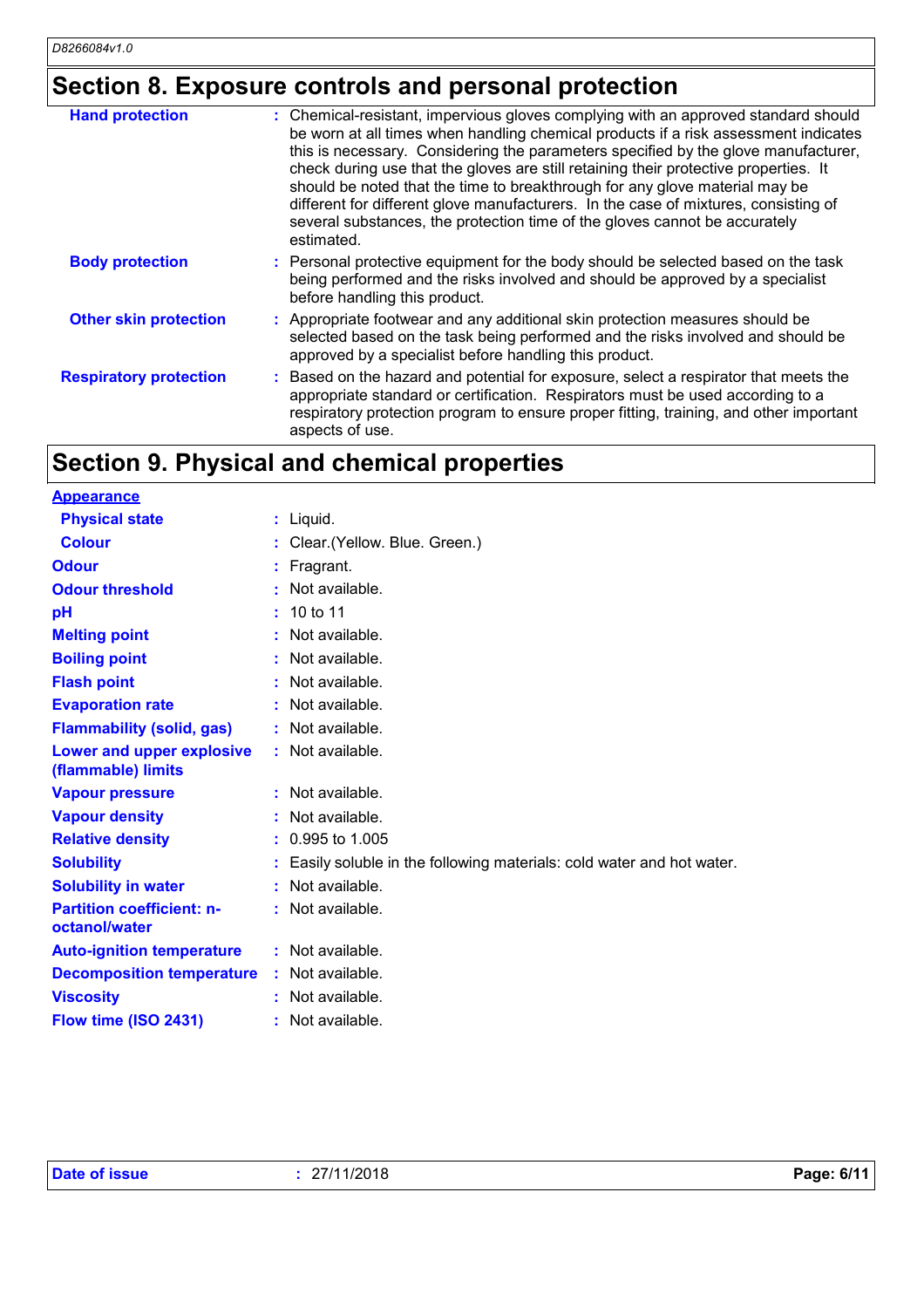### **Section 10. Stability and reactivity**

| <b>Reactivity</b>                            | : No specific test data related to reactivity available for this product or its ingredients.              |
|----------------------------------------------|-----------------------------------------------------------------------------------------------------------|
| <b>Chemical stability</b>                    | : The product is stable.                                                                                  |
| <b>Possibility of hazardous</b><br>reactions | : Under normal conditions of storage and use, hazardous reactions will not occur.                         |
| <b>Conditions to avoid</b>                   | No specific data.                                                                                         |
| <b>Incompatible materials</b>                | : No specific data.                                                                                       |
| <b>Hazardous decomposition</b><br>products   | : Under normal conditions of storage and use, hazardous decomposition products<br>should not be produced. |

### **Section 11. Toxicological information**

#### **Information on toxicological effects**

#### **Acute toxicity**

| <b>Product/ingredient name</b>                                                 | <b>Result</b> | <b>Species</b> | <b>Dose</b> | <b>Exposure</b> |
|--------------------------------------------------------------------------------|---------------|----------------|-------------|-----------------|
| Alcohols, C12-14,<br>ethoxylated                                               | LD50 Oral     | Rat            | 1700 mg/kg  |                 |
| quaternary ammonium<br>compounds, benzyl-<br>C8-18-alkyldimethyl,<br>chlorides | LD50 Dermal   | Rabbit         | 2848 mg/kg  |                 |
|                                                                                | LD50 Dermal   | Rabbit         | 3413 mg/kg  |                 |
|                                                                                | LD50 Oral     | Rat            | 344 mg/kg   |                 |
|                                                                                | LD50 Oral     | Rat            | 398 mg/kg   |                 |

**Conclusion/Summary :** Based on available data, the classification criteria are not met.

#### **Irritation/Corrosion**

| <b>Product/ingredient name</b>                                                   | <b>Besult</b>          | <b>Species</b> | <b>Score</b> | <b>Exposure</b>           | <b>Observation</b> |
|----------------------------------------------------------------------------------|------------------------|----------------|--------------|---------------------------|--------------------|
| quaternary ammonium<br>compounds, benzyl-<br>C8-18-alkyldimethyl,<br>I chlorides | Skin - Severe irritant | Rabbit         |              | $25$ milligrams $\vert$ - |                    |

#### **Conclusion/Summary**

**Skin Skin Example 2018 :** Based on Calculation method: Causes skin irritation.

**Eyes :** Based on Calculation method: Causes serious eye damage. **Respiratory :** Based on available data, the classification criteria are not met.

**Sensitisation**

| <b>Product/ingredient name</b>                                                 | <b>Route of</b><br><b>exposure</b> | <b>Species</b> | <b>Result</b>   |
|--------------------------------------------------------------------------------|------------------------------------|----------------|-----------------|
| quaternary ammonium<br>compounds, benzyl-<br>C8-18-alkyldimethyl,<br>chlorides | skin                               | Guinea pig     | Not sensitizing |

#### **Conclusion/Summary**

**Skin :** Based on available data, the classification criteria are not met.

| Date of issue | 27/11/2018 | Page: 7/11 |
|---------------|------------|------------|
|---------------|------------|------------|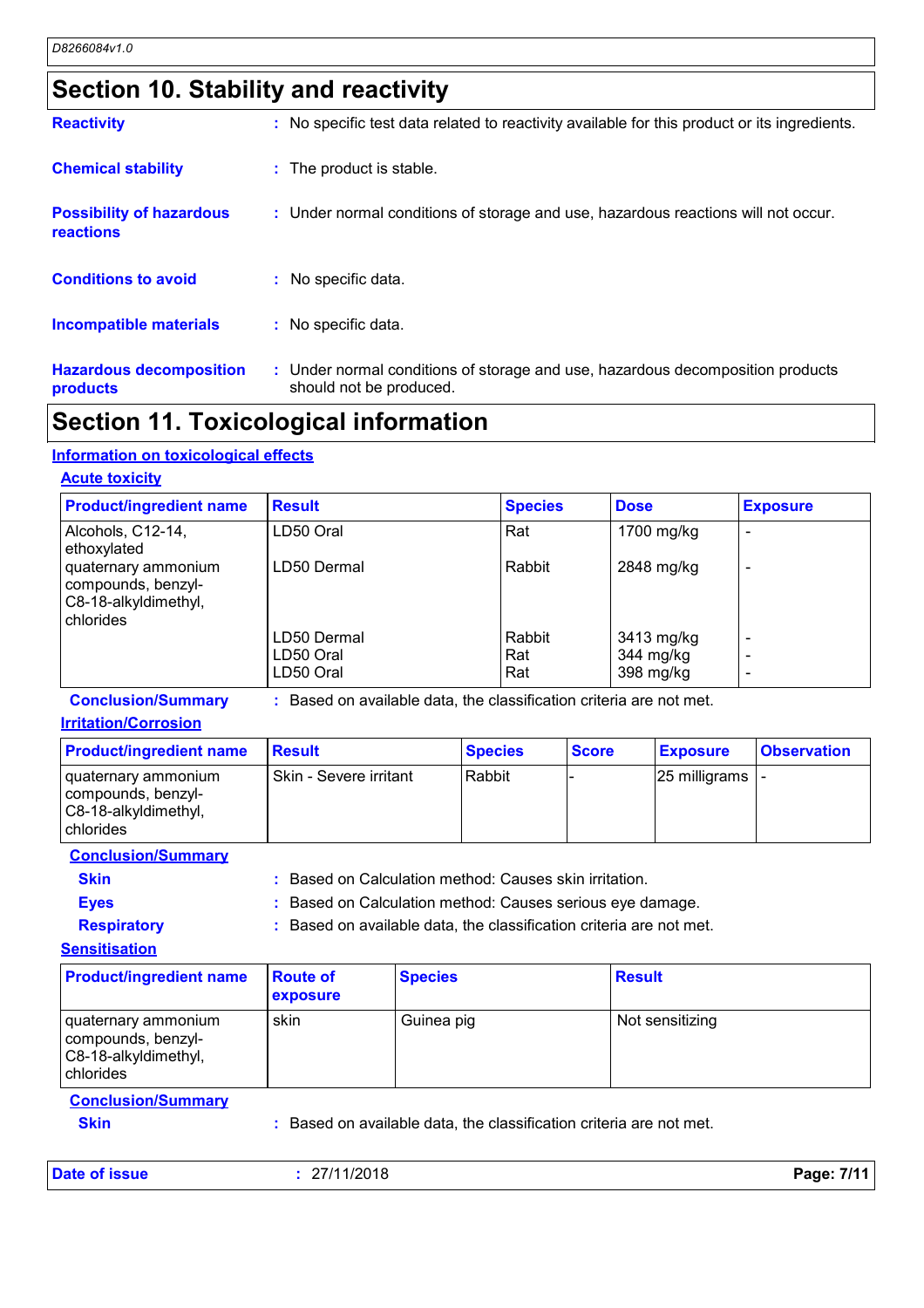### **Section 11. Toxicological information**

**Respiratory** : Based on available data, the classification criteria are not met.

| <b>Mutagenicity</b>                                                            |                                                                         |                                                                     |               |
|--------------------------------------------------------------------------------|-------------------------------------------------------------------------|---------------------------------------------------------------------|---------------|
| <b>Product/ingredient name</b>                                                 | <b>Test</b>                                                             | <b>Experiment</b>                                                   | <b>Result</b> |
| quaternary ammonium<br>compounds, benzyl-<br>C8-18-alkyldimethyl,<br>chlorides | OECD 471 - Bacterial<br><b>Reverse Mutation Test</b>                    | Experiment: In vitro<br>Subject: Bacteria                           | Negative      |
|                                                                                | OECD 473 -<br>Mammalian<br>Chromosamal<br><b>Aberration Test</b>        | Experiment: In vitro<br>Subject: Mammalian-Animal                   | Negative      |
|                                                                                | <b>OECD 476 -</b><br><b>Mammalian Cell Gene</b><br><b>Mutation Test</b> | Experiment: In vitro<br>Subject: Mammalian-Animal                   | Negative      |
| <b>Conclusion/Summary</b>                                                      |                                                                         | : Based on available data, the classification criteria are not met. |               |
| <b>Carcinogenicity</b><br>Not available.                                       |                                                                         |                                                                     |               |
| <b>Conclusion/Summary</b><br><b>Reproductive toxicity</b><br>Not available.    |                                                                         | : Based on available data, the classification criteria are not met. |               |
| <b>Conclusion/Summary</b><br><b>Teratogenicity</b><br>Not available.           |                                                                         | : Based on available data, the classification criteria are not met. |               |
| <b>Conclusion/Summary</b>                                                      |                                                                         | : Based on available data, the classification criteria are not met. |               |
| <b>Specific target organ toxicity (single exposure)</b><br>Not available.      |                                                                         |                                                                     |               |
| <b>Specific target organ toxicity (repeated exposure)</b>                      |                                                                         |                                                                     |               |
| Not available.                                                                 |                                                                         |                                                                     |               |
| <b>Aspiration hazard</b>                                                       |                                                                         |                                                                     |               |
| Not available.                                                                 |                                                                         |                                                                     |               |
| <b>Information on likely routes</b><br>of exposure                             | : Not available.                                                        |                                                                     |               |
| <b>Potential acute health effects</b>                                          |                                                                         |                                                                     |               |
| <b>Eye contact</b>                                                             | : Causes serious eye damage.                                            |                                                                     |               |
| <b>Inhalation</b>                                                              |                                                                         | No known significant effects or critical hazards.                   |               |
| <b>Skin contact</b>                                                            | Causes skin irritation.                                                 |                                                                     |               |
| <b>Ingestion</b>                                                               |                                                                         | : No known significant effects or critical hazards.                 |               |

| Eye contact       | : Adverse symptoms may include the following:<br>pain<br>watering<br>redness |
|-------------------|------------------------------------------------------------------------------|
| <b>Inhalation</b> | : No specific data.                                                          |

| <b>Date of issue</b> | 27/11/2018 | Page: 8/11 |
|----------------------|------------|------------|
|----------------------|------------|------------|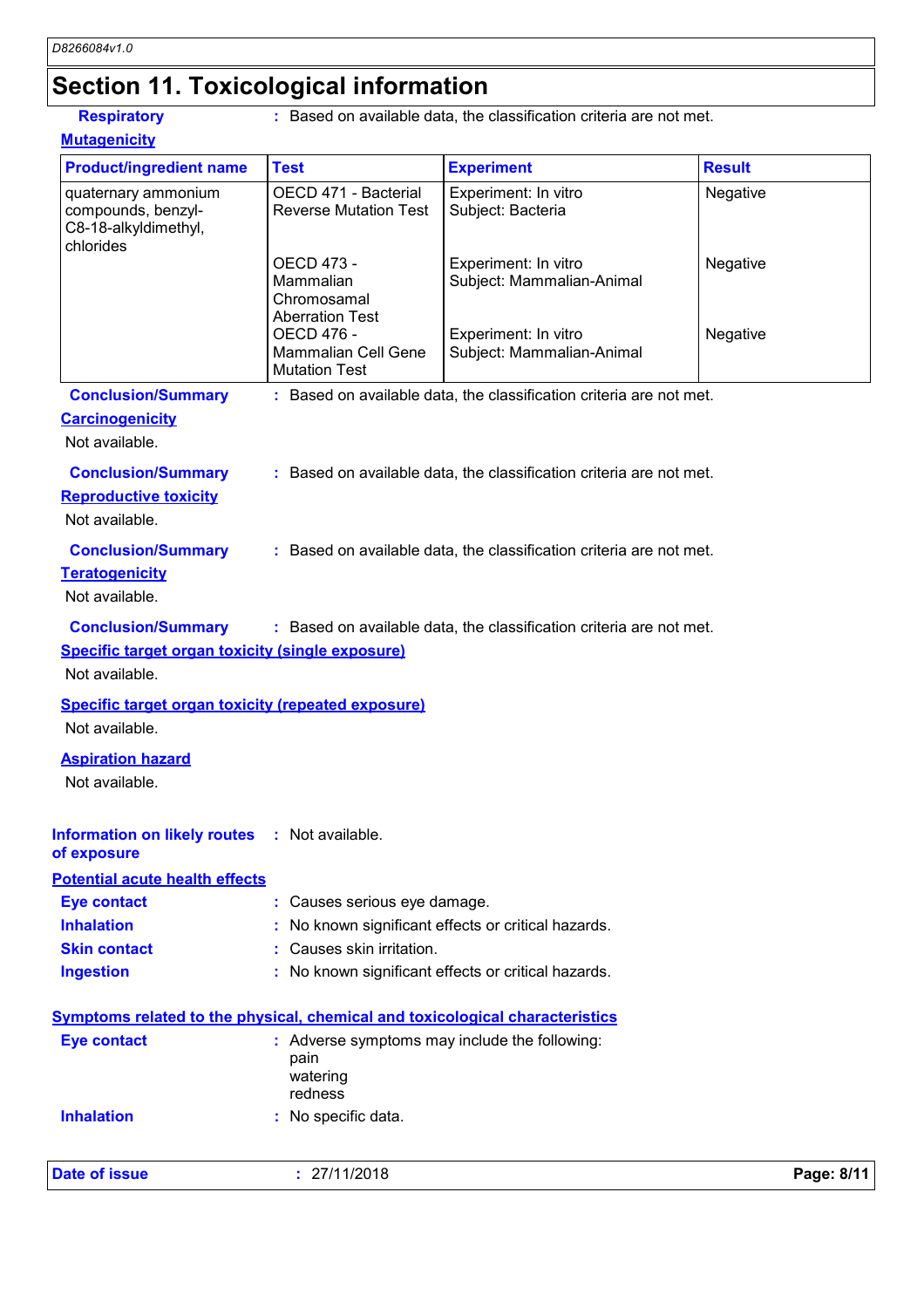### **Section 11. Toxicological information**

| <b>Skin contact</b>                               | : Adverse symptoms may include the following:<br>pain or irritation<br>redness<br>blistering may occur |
|---------------------------------------------------|--------------------------------------------------------------------------------------------------------|
| <b>Ingestion</b>                                  | : No specific data.                                                                                    |
|                                                   | Delayed and immediate effects as well as chronic effects from short and long-term exposure             |
| <b>Short term exposure</b>                        |                                                                                                        |
| <b>Potential immediate</b><br>effects             | : Not available.                                                                                       |
| <b>Potential delayed effects</b>                  | $:$ Not available.                                                                                     |
| <b>Long term exposure</b>                         |                                                                                                        |
| <b>Potential immediate</b><br>effects             | $:$ Not available.                                                                                     |
| <b>Potential delayed effects : Not available.</b> |                                                                                                        |
| <b>Potential chronic health effects</b>           |                                                                                                        |
| Not available.                                    |                                                                                                        |
| <b>Conclusion/Summary</b>                         | : Based on available data, the classification criteria are not met.                                    |
| <b>General</b>                                    | No known significant effects or critical hazards.                                                      |
| <b>Carcinogenicity</b>                            | No known significant effects or critical hazards.                                                      |
| <b>Mutagenicity</b>                               | No known significant effects or critical hazards.                                                      |
| <b>Teratogenicity</b>                             | : No known significant effects or critical hazards.                                                    |
| <b>Developmental effects</b>                      | : No known significant effects or critical hazards.                                                    |
| <b>Fertility effects</b>                          | : No known significant effects or critical hazards.                                                    |

#### **Numerical measures of toxicity**

#### **Acute toxicity estimates**

| Route  | <b>ATE value</b> |  |  |
|--------|------------------|--|--|
| Oral   | 13597.4 mg/kg    |  |  |
| Dermal | 92905.4 mg/kg    |  |  |

## **Section 12. Ecological information**

#### **Toxicity**

| <b>Product/ingredient name</b>                                                 | <b>Result</b>                                            | <b>Species</b>                      | <b>Exposure</b>      |
|--------------------------------------------------------------------------------|----------------------------------------------------------|-------------------------------------|----------------------|
| quaternary ammonium<br>compounds, benzyl-<br>C8-18-alkyldimethyl,<br>chlorides | Acute EC50 0.016 mg/l                                    | Daphnia                             | 48 hours             |
|                                                                                | Acute LC50 64 ppb Fresh water<br>Chronic EC10 0.009 mg/l | Fish - Oncorhynchus mykiss<br>Algae | 96 hours<br>72 hours |

**Conclusion/Summary :** Based on Calculation method: Harmful to aquatic life with long lasting effects.

### **Persistence and degradability**

| Date of issue | 27/11/2018 | Page: 9/11 |
|---------------|------------|------------|
|---------------|------------|------------|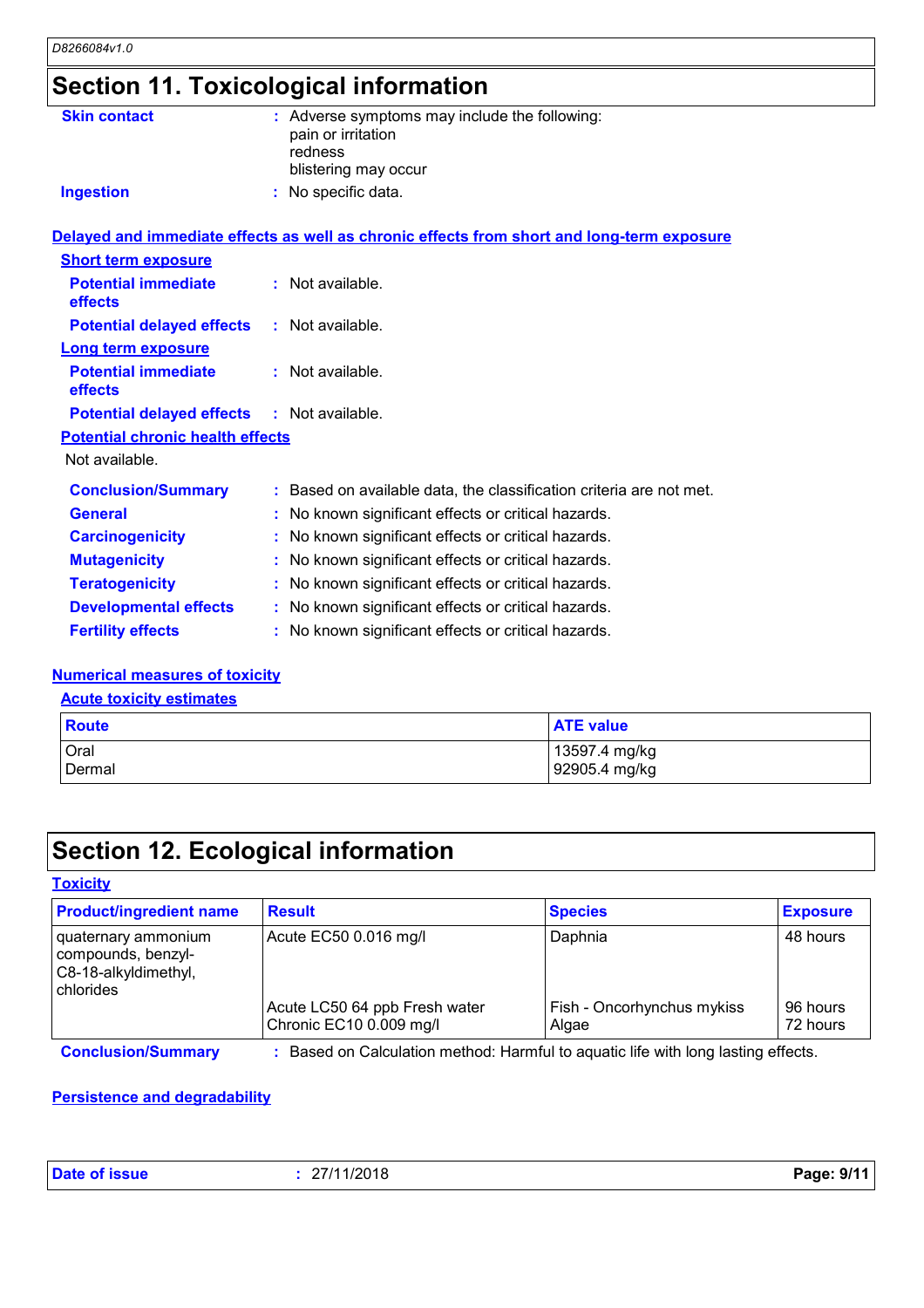### **Section 12. Ecological information**

**Conclusion/Summary :** The surfactant(s) contained in this preparation complies(comply) with the biodegradability criteria as laid down in Regulation (EC) No.648/2004 on detergents. Data to support this assertion are held at the disposal of the competent authorities of the Member States and will be made available to them, at their direct request or at the request of a detergent manufacturer.

| <b>Product/ingredient name</b>                                                 | <b>Aquatic half-life</b> | <b>Photolysis</b> | Biodegradability |
|--------------------------------------------------------------------------------|--------------------------|-------------------|------------------|
| quaternary ammonium<br>compounds, benzyl-<br>C8-18-alkyldimethyl,<br>chlorides |                          |                   | <b>IReadily</b>  |

#### **Bioaccumulative potential**

Not available.

| <b>Mobility in soil</b>                                 |                  |
|---------------------------------------------------------|------------------|
| <b>Soil/water partition</b><br><b>coefficient (Koc)</b> | : Not available. |

**Other adverse effects** : No known significant effects or critical hazards.

### **Section 13. Disposal considerations**

The generation of waste should be avoided or minimised wherever possible. Disposal of this product, solutions and any by-products should at all times comply with the requirements of environmental protection and waste disposal legislation and any regional local authority requirements. Dispose of surplus and nonrecyclable products via a licensed waste disposal contractor. Waste should not be disposed of untreated to the sewer unless fully compliant with the requirements of all authorities with jurisdiction. Waste packaging should be recycled. Incineration or landfill should only be considered when recycling is not feasible. This material and its container must be disposed of in a safe way. Care should be taken when handling emptied containers that have not been cleaned or rinsed out. Empty containers or liners may retain some product residues. Avoid dispersal of spilt material and runoff and contact with soil, waterways, drains and sewers. **Disposal methods :**

### **14. Transport information**

| <b>Regulation</b> |                         | <b>UN number Proper shipping name</b> | <b>Classes</b>           | <b>PG*</b> Label | <b>Additional information</b> |
|-------------------|-------------------------|---------------------------------------|--------------------------|------------------|-------------------------------|
| <b>ADG</b>        | <b>Not</b><br>regulated | Not applicable.                       | Not<br>available.        |                  |                               |
| <b>IMDG</b>       | <b>Not</b><br>regulated | Not applicable.                       | Not<br>available.        |                  |                               |
| <b>IATA</b>       | <b>Not</b><br>regulated | Not applicable.                       | <b>Not</b><br>available. |                  |                               |

PG\* : Packing group

**Special precautions for user Transport within user's premises:** always transport in closed containers that are **:** upright and secure. Ensure that persons transporting the product know what to do in the event of an accident or spillage.

| <b>Date of issue</b><br>27/11/2018 | Page: 10/11 |
|------------------------------------|-------------|
|------------------------------------|-------------|